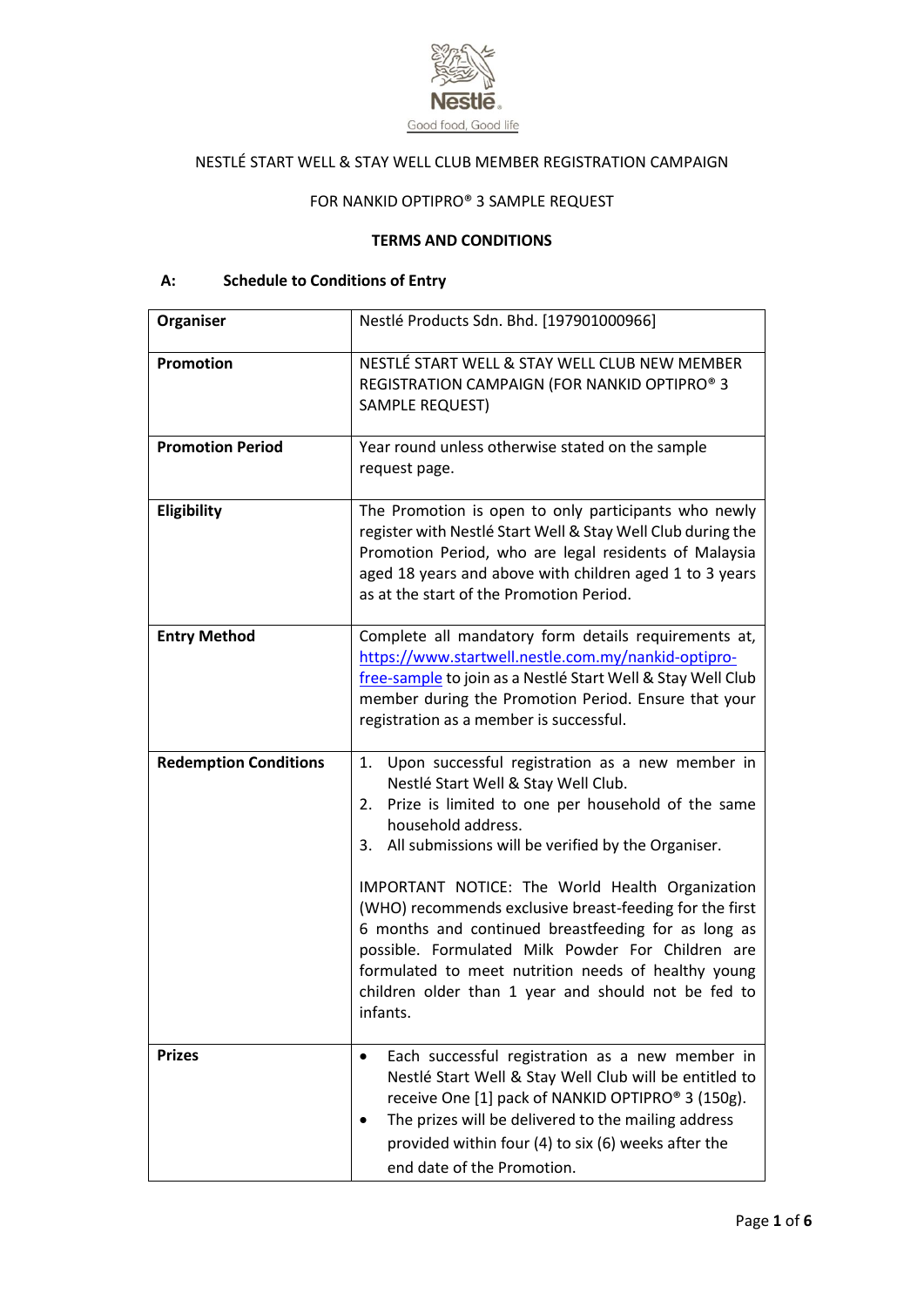| All deliveries will only be processed during working<br>davs |
|--------------------------------------------------------------|
|                                                              |

*This Schedule to Conditions of Entry must be read together with the Conditions of Entry, collectively "Terms and Conditions", and shall be binding on all participants (and the parent/legal guardian of the participant, in the case of a minor participant) who participate in this Sample Request (hereinafter referred to as "Participants", "Participant", "You", "you", "your").* 

## **B: Conditions of Entry**

## **1. Introduction**

- 1.1 This Conditions of Entry are to be read together with the Schedule to Conditions of Entry. To the extent that there is any inconsistency between the Conditions of Entry and the Schedule to Conditions of Entry, the Schedule to Conditions of Entry prevails. The Conditions of Entry and the Schedule to Condition of Entry shall collectively be referred to as the "Terms and Conditions". Each capitalized term not otherwise defined herein shall have the meaning ascribed to such term in the Schedule to Conditions of Entry. Defined terms will be used singular or plural as the case may be.
- 1.2 The Organiser reserves the right in its sole discretion, without prior notice, and without any liability to any person, at any time to change the Terms and Conditions including to change the Sample Request Period, make sample substitutions, cancel, terminate or suspend the Sample Request in whole or in part. In the event of any changes to the Terms and Conditions, Participants agree that their continued participation in the Sample Request will constitute their acceptance of the Terms and Conditions (as changed).
- 1.3 The Organiser's decision on all matters relating to the sample request including judging and selection of winners will be final, binding and conclusive on all Participants, and no correspondence or appeals will be entertained.

## **2. Sample Request Entries**

- 2.1 By submitting an entry to the Sample Request, Participants are deemed to have understood and agreed to be bound by the Terms and Conditions.
- 2.2 All costs and expenses incurred and/or arising from the participation in the Sample Request, including without limitation, telecommunications, network, Short Messaging Services, postal and all such other charges and out-of-pocket expenses as may be incurred by a Participant during or in connection with the Sample Request shall be borne by the Participant.
- 2.4 Proof of submission of an entry is not proof of receipt, and the Organiser shall not be liable for any delay, lost, damaged and/or non-receipt of submissions. The Organiser is not responsible for any error, omission, interruption, deletion, defect, delay in operation or transmission, communications line failure, theft or destruction, unauthorized access to, or alteration of, user or member communications, or any problems or technical malfunction of our telecommunications network or lines, computer online systems, servers or providers,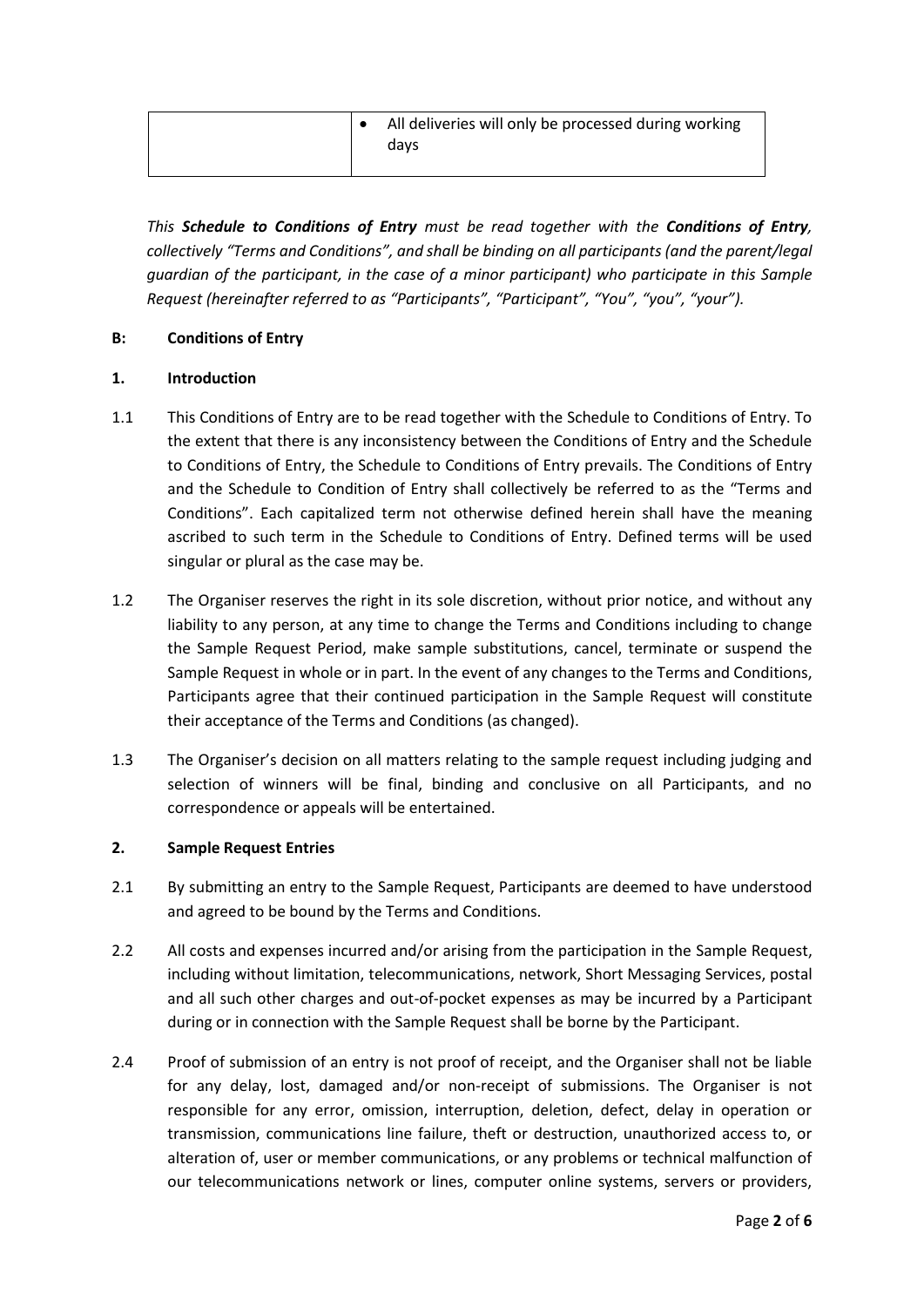computer equipment, software, failure of e-mail or players on account of technical problems or traffic congestion on the Internet.

## **3. Eligibility**

- 3.1 Where the eligibility age prescribed in the Schedule to Conditions of Entry is below the age of eighteen (18), Participants are required to obtain the written consent (in such form as may be prescribed by the Organiser), from their parents/legal guardians before participating in the Sample Request and submitting any personal information.
- 3.2 The Organiser may require a Participant to provide proof of eligibility to participate in the Sample Request including without limitation, identification documents, and the written consent of parents/legal guardians in the case of Participants below the age of eighteen (18) years.
- 3.3 Open to parents with children aged 1 to 3 years who are residing in Malaysia only.

## **4. Ineligibility**

The following groups of persons shall not be eligible to participate in the Sample Request:

- (a) Employees of the Organiser and its group of companies and their immediate family members (spouse, children, parents, siblings, and their spouses); and
- (b) Employees of the Organiser's agencies associated with the Sample Request and their immediate families (spouse, children, parents, siblings, and their spouses).

## **5. Disqualification**

- 5.1 The following entries will be disqualified:
	- (b) unclear, incomplete, duplicate, copies, illegible or incorrect entries; and/or
	- (b) entries that violate the Terms and Conditions, any applicable laws and/or regulations.
- 5.2 In addition, the Organiser reserves the right to disqualify any Participant that:
	- (a) undermines, has or attempted to undermine the operation of the Sample Request by fraud, cheating or deception; and/or
	- (b) are not eligible or unable to provide proof of eligibility to participate in the Sample Request for verification by Organiser when requested.
- 5.3 In the event of a disqualification after a Samples has been awarded, the Organiser reserves the right to demand for the return of the Samples or payment of its value from the disqualified Participant.

## **6. Prizes**

6.1 The Organiser, its agents, sponsors and representatives shall have no liability to any Participant who defaults in collecting the Prizes in accordance with the Prize Claim/Delivery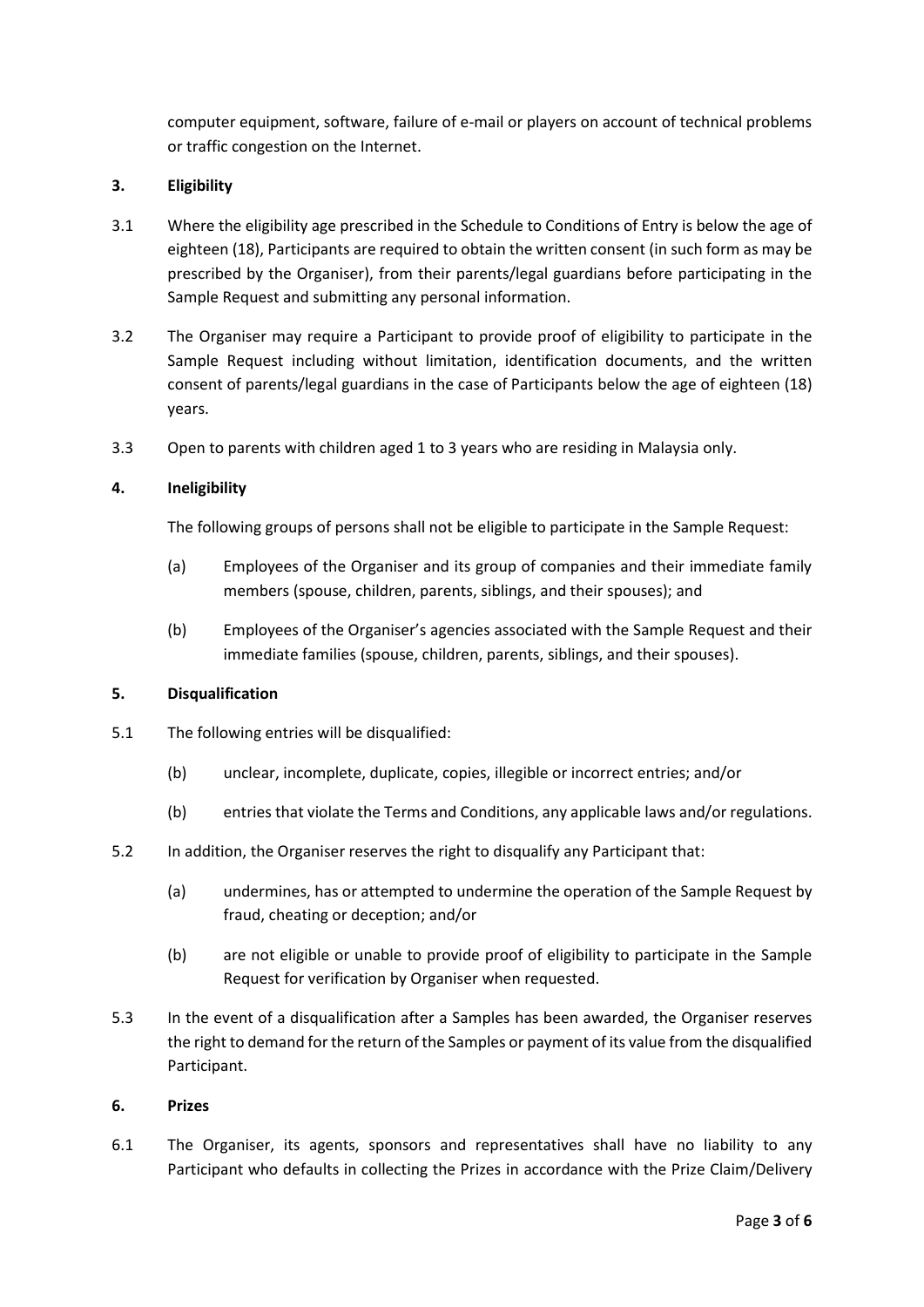Date in any respect whatsoever. The Organiser reserves the right to determine how uncollected Prizes will be dealt with.

- 6.2 Prizes are strictly not transferable, assignable, exchangeable or redeemable by the Participant in any other form or manner other than that specified by the Organiser.
- 6.3 Any additional costs not specifically stated in the Schedule to Conditions of Entry in relation to a Prize shall be the responsibility of the Winner.
- 6.4 All Prizes must be taken according to the terms and conditions of the Organiser, its agent. sponsor or third party providing the Prizes.

## (a) **Tickets to an Event**:

The Organiser is not liable for any cancellation or re-scheduling that may prevent a Prize fulfilment. Tickets can only be used on the date(s) specified on the ticket.

## (b) **Travel/Holiday Prizes**:

If travel is offered as a Prize, flights and accommodation are subject to availability at time of booking. The Prize must be taken in accordance with the dates and destinations specified by the Organiser, its agent or sponsors. Additional spending money, meals, taxes, valid passports, visas, transport to & from departure point additional transfers, insurance & all other ancillary costs not specifically stated in the Schedule to Conditions of Entry are the responsibility of the Winner.

- 6.5 Prize(s) are given out on an "as it is" basis. The Prize shall be used/taken entirely at the risk of the Participants and the Organiser excludes all warranties and liabilities in connection with the Prize to the fullest extent permitted by law.
- 6.6 Prizes must be claimed in person unless the Organiser prescribes other modes of collection.
- 6.7 Where a Participant is under the age of 18 years of age and is declared a Prize winner, the Participant must be accompanied by their parent/legal guardian throughout the Prize fulfilment.

## **7. Publicity**

The Organiser may use a Participant's entry including without limitation, photos, drawings, text, and any other content or information submitted for purposes of the Sample Request (collectively the "Materials"), and the Participant's name, and/or likeness, for advertising, publicity and Sample Request of any goods or services of the Organiser, for an unlimited time throughout the world without compensation, and in any media. The Participant shall do all things necessary to give effect to this if requested by the Organiser.

## **8. Intellectual Property Rights**

The Participant agrees that all intellectual property rights in any contents and/or materials submitted, made or created by the Participant in connection with the Sample Request and any derivative works arising therefrom will perpetually and unconditionally be vested in,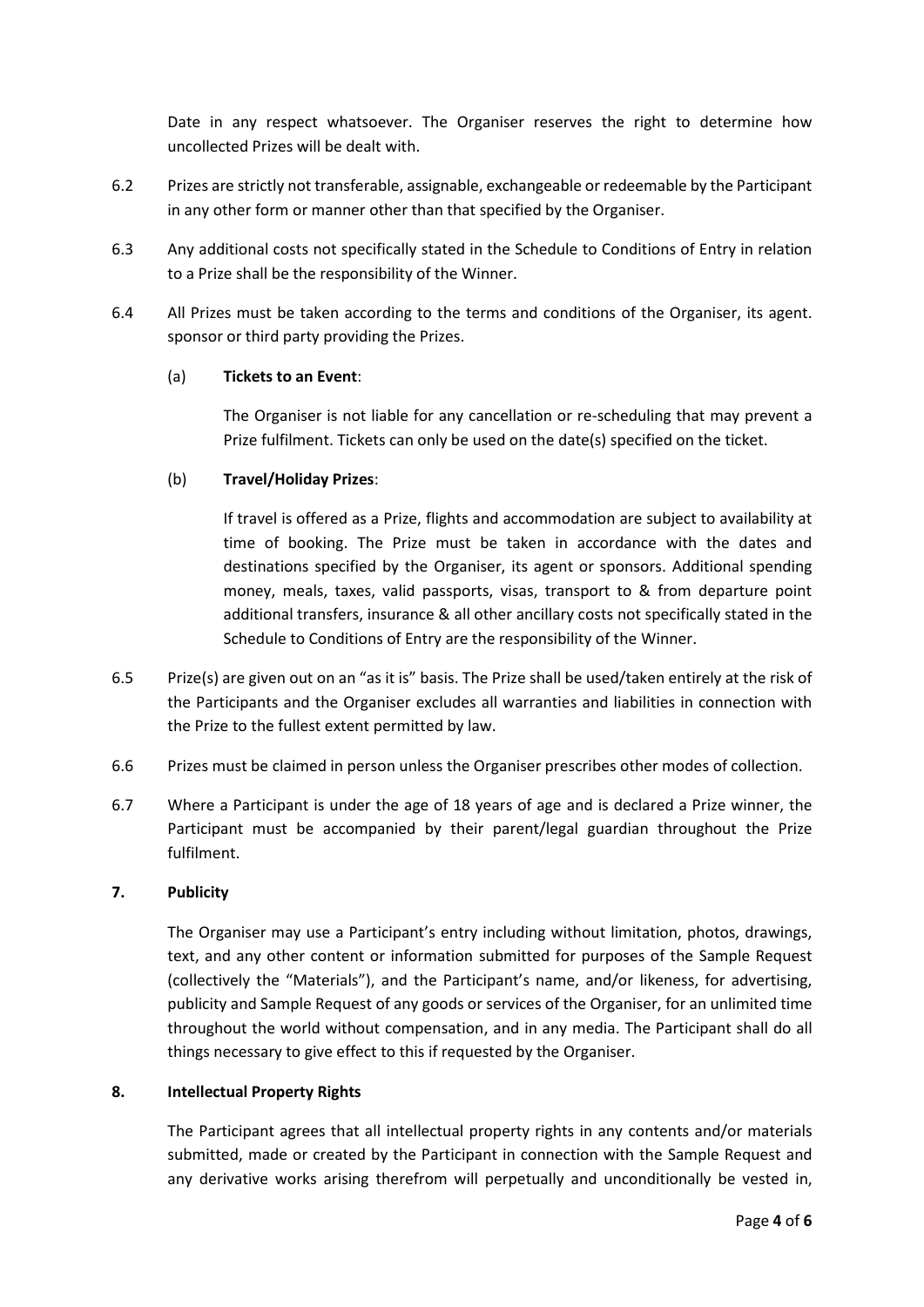assigned to and owned by the Organiser. The Organiser has the right to use and modify such materials or works in any way it deems fit without compensation to the Participant and the Participant waives all rights he or she may have in such materials or works.

## **9. Indemnity**

Each Participant agrees to indemnify, release and hold harmless each of the Organiser, its holding, subsidiary or related companies as defined in the Companies Act 2016 ("Nestlé Malaysia Group"), directors, officers, employees, agents, sponsors and/or representatives against any and all losses, rights, claims, actions and damages (including special, indirect and consequential damages) arising from or incurred as a result of the Participant's participation in the Sample Request, acceptance of any Samples, and/or the use of the Participant's entry and/or likeness in connection with the Sample Request or violation of the Terms and Conditions,

#### **10. Limitation of Liability**

- 10.1 The Participant's participation in the Sample Request shall be at the Participant's own risk.
- 10.2 The Organiser, Nestlé Malaysia Group, its, directors, officers, employees, agents, sponsors and/or representatives shall not be liable to any Participant in respect of any loss or damage whatsoever which is suffered, including but not limited to indirect or consequential loss, or for personal injury suffered or sustained by the Participant arising out of or in connection with the participation by the Participant in the Sample Request, as well as the redemption and/or utilisation of any Sample received.

#### **11. General**

- 11.1 The Organiser, its agents, sponsors and/or representatives shall not be liable to perform any of their obligations in respect of the Sample Request and the Terms and Conditions where they are unable to do so as a result of circumstances beyond their control and shall not be liable to compensate the Participants in any manner whatsoever in such circumstances.
- 11.2 Any names, trademarks or logos used and or reproduced in any materials (including marketing and sample request materials) in connection with this Sample Request, in particular that relates to the Samples, are the properties of their respective owners. This Sample Request and the Organiser are not affiliated with, or endorsed or sponsored by, the relevant owners, unless otherwise communicated, and such owners are not part of the Organiser's group of companies
- 11.3 The Participants shall not be entitled to assign any of the rights or sub-contract any of the obligations herein. The Organiser shall be entitled to assign or sub-license the whole or any part of its rights hereunder to any third party as may be determined by the Organiser.
- 11.4 The invalidity, illegality or unenforceability of any terms hereunder shall not affect or impair the continuation in force of the remainder of the Terms and Conditions of the Sample Request.